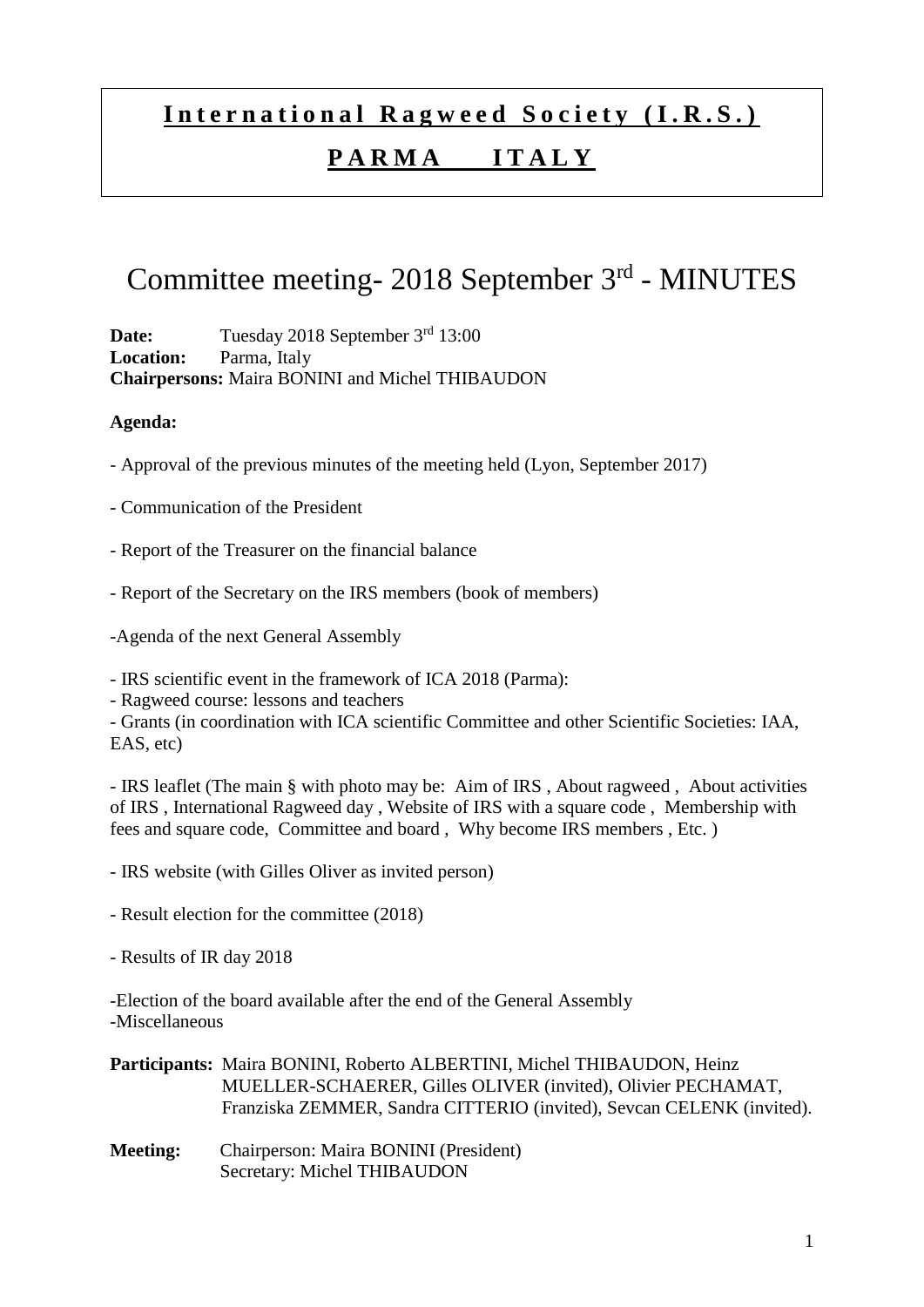- 1. Approval of the previous minutes of the meeting held in Lyon September 2017): Approved
- 2. Communication of the President:

The President thanks to all for their work during these last four years. She appreciate their support.

She hoped to involve the number of members; if one part have been done, ther is still some work to do.

The President appreciate the migration of the website to Gilles and thanks him for the update.

About IRD (International Ragweed day), there was a few contribution only in France (80) and in Italy and Turkey.

During ICA 2018, IRS organized the two ragweed days with Ragweed courses, Ragweed session and a specific booklet. It was a large success. The booklet will be online on the IRS website.

For the grants, if initially it was voted to give 6 grants, as only one student was in the possibility to obtain a grant we decide one grant and for 4 persons some reimbursement for their work during the course and the session.

3. Report of the Treasurer (Marie-Agnes Chapgier, asked to Michel Thibaudon to present it) on the financial balance: the banks account at the end of 2017 was  $3404.06 \in$ . In 2016 we have collected the 2017-2018 fees. The amount collected by Alphavisa at the date of this meeting is 1779  $\epsilon$  (including 10% for Alphavisa). The finance balance at this date is + 989, 12. The total bank account is  $3404.06 \in (2106.45 \text{ on Swiss bank})$ account, and 1297,61 on the specific French bank account of Michel)

#### Financial results IRS 2017

| $\sim$<br>$\;$<br>$\overline{a}$ | Swiss bank account:<br>French bank account:<br><b>TOTAL:</b> | 2483.94E<br>576,00€ | 3059,946 |              |                   |            |                           |            |
|----------------------------------|--------------------------------------------------------------|---------------------|----------|--------------|-------------------|------------|---------------------------|------------|
| 21.12.2066                       | fees in Vianden                                              | \$76,00 €           |          | 3 059,94 €   | <b>BPSL Lyces</b> | \$76,00 €  |                           | 2453,96 €  |
| 27.06.2027                       | regul cotteston                                              | 69.00 €             |          |              |                   |            |                           |            |
|                                  | 21.07.2017 Ivirment alphavisa                                | 1154.00€            |          | 4193,944     | BRLL (yon:        |            | 3 710.00 € Swiss acount   | 2483,94 €  |
| 22.09.2017                       | board lunch                                                  |                     | 196306   | 3997.66 €    | <b>前列上Lugar:</b>  |            | 5 \$12.70 € Swiss acours: |            |
| 30.09.3067                       | Room board 22.09                                             |                     | 174.00 C | 3 92 3, 64 C | BRLLWon:          |            | 1 229.70 € Swiss acount   |            |
| 28.11.2017                       | Domain name                                                  |                     | 42,0940  | 3781354      | BRLL Lyon:        |            | 1 297.61 € Swiss acount   |            |
| 50.06.2017                       | pwiss adjustment.                                            |                     | 27.49 C  | 375406 €     |                   |            |                           | 2455.454   |
| 02:10:2057                       | Com Glies Oliver                                             |                     | 20,00€   | 2704.06 C    |                   |            |                           | 2406,454   |
|                                  | 02.10.2017 Com. Roberto Albertini                            |                     | 100.00 C | 3 80 4 06 €  |                   |            |                           | 2308-040   |
|                                  | 02.10.2017 Com, Maira Sonini                                 |                     | 100.00 E | 3504.06 €    |                   |            |                           | 2396.45 €  |
| 02:10:2017                       | Com. Heinz Muller                                            |                     | 300,00€  | 2404.06 €    |                   |            |                           | 2:106.45 € |
|                                  | 31.12.2017 Final results                                     | 17月20日              | 789,88 € | 3404,06 €    |                   | 1.257,61 € |                           | 2106.45 €  |

| $\overline{\phantom{a}}$ | Swiss bank account: 2106.45€  |          |
|--------------------------|-------------------------------|----------|
| ۰                        | French bank account: 1297.61€ |          |
|                          | <b>TOTAL:</b>                 | 3404.066 |

This report is accepted.

Heinz made a proposal to try to ask some financial support from different ministries such as Health, Agriculture, Ecology, etc.

Some private support from private companies may be possible even from agrochemical industry.

4. Communication of the Secretary: Since last committee meeting, there were no dissemination works from the Secretary. He thinks that the number of members who have paid their fees for 2016-2017 is higher than last year but still low with a lack of